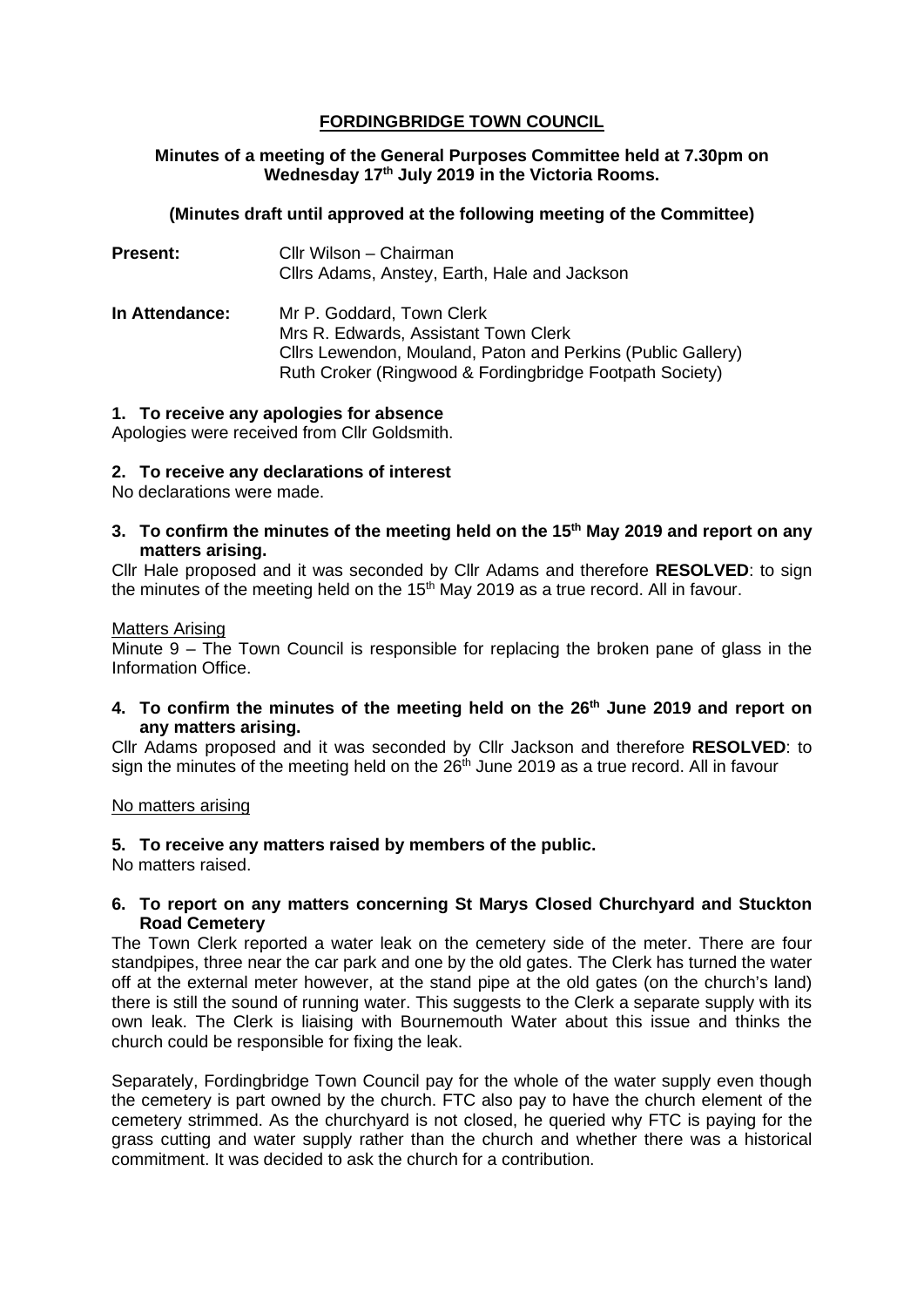## *Action: Clerk to speak to church about a possible financial contribution to the costs of water and grass cutting.*

#### **7. Matters relating to the Town Hall**

The Town Clerk met with the Buildings Manager, Sheerin Bettle Architecture and K & B Builders on site at the Town Hall today. The clock tower has been lowered back into position over new lead trays. Structural repairs to the roof have been completed and insulation put in. The retiling and new leadwork to the roof is part completed. In the Council Chamber the truss has been repaired and the panelling replaced where needed. All external joinery has been overhauled ready for decoration.

Due to repairs required and the decision to insulate, it is likely that the contractor will ask for an extension of around a week.

Cllr Hale asked if the Council would be liable for the extra cost of the scaffolding. The Clerk confirmed that the Council would be liable if the scaffolding is needed for longer. However, there is talk of taking the scaffolding down within the next week. The main cost of scaffolding is the cost of putting it up and taking it down; these costs will remain unchanged.

## **8. To report on any matters relating to the Information Office**

Nothing to report

### **9. To report any matters concerning footpaths**

• To consider the Proposed Diversion of Fordingbridge Footpath No. 68

Ruth Crocker (RFFS) reported that the Footpath Society didn't object to the diversion of this path but that the Society wants reassurance there would be no new fencing. If fencing is put up then it becomes more difficult to cut the grass. There are already problems with grass not being cut along paths.

Members agreed that the path could be diverted and asked that there be no fencing on the new path.

#### **10. Matters concerning Highways**

Nothing to report.

#### **11. Matters concerning Allotments**

Cllr Wilson reported an old ash tree growing on the green bank of the allotments was dying (although not of ash dieback). She asked if someone could look at it. *Action: Clerk to ask a tree surgeon to assess the tree.*

The Clerk reported that the tree survey is due imminently. It will be done when the trees are still in leaf.

## **12. To consider the Forward Plan**

#### **Town Hall**

The committee discussed changes to the layout of the Town Hall layout. Various ideas include:

- Convert part of the Town Hall building into an Information Office and all office staff work together in the Town Hall.
- Improve access to the upstairs Council Chamber to make better use of it
- Move and enlarge the kitchen
- Move the toilets
- Build an extension at the back of the Town Hall